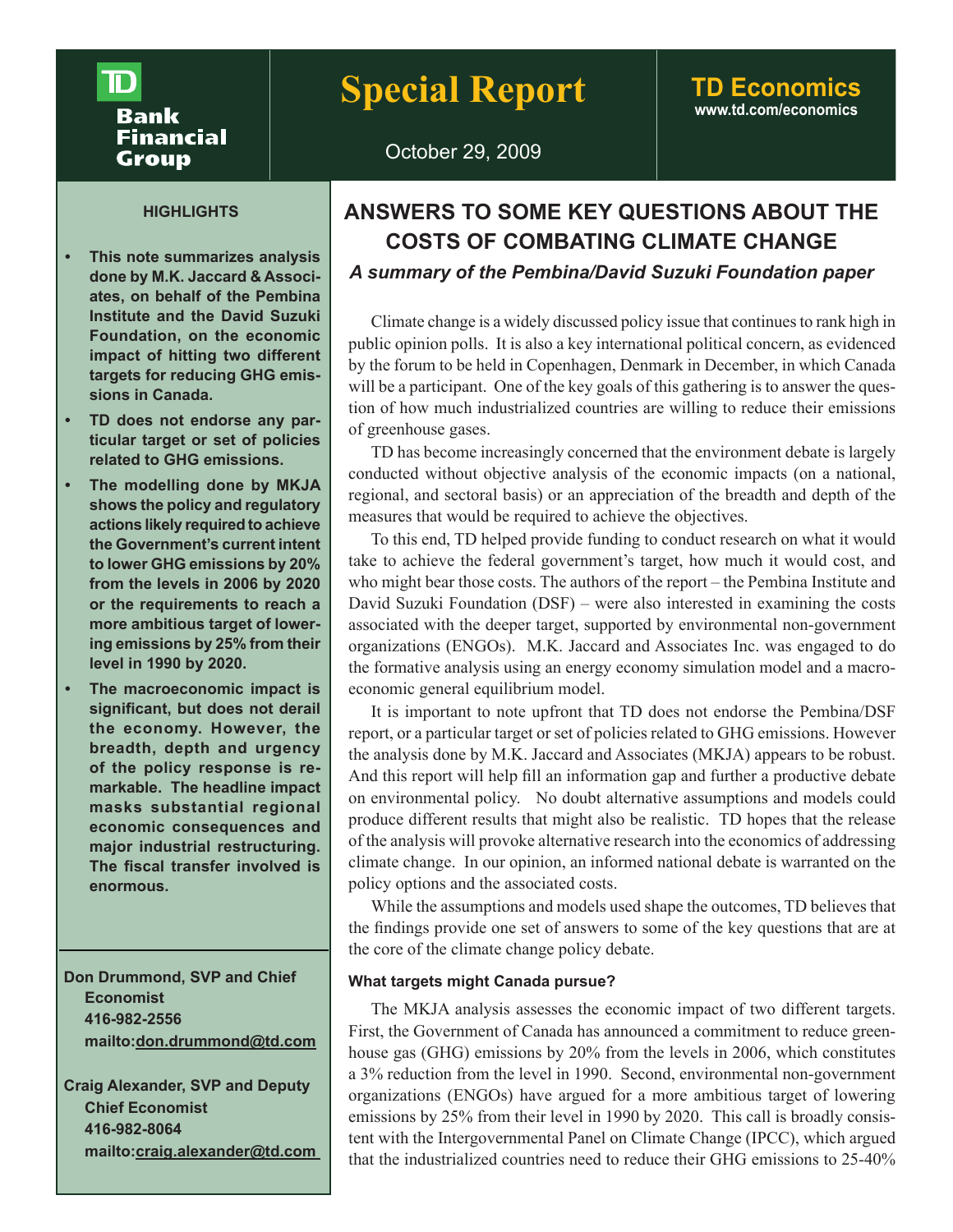below the 1990 level by 2020 if they are to make a 'fair' contribution. The principle of 'fair' reductions reflects the fact that developing countries were not the main contributors to the emissions in the past and their economic development should not be unfairly diminished by efforts to reduce emissions – which will be a key issue discussed at the upcoming forum in Copenhagen.

#### **Can the targets be achieved?**

ID

The MKJA modelling suggests that either target can be met, but there is a material economic cost to each. And, the cost is naturally much deeper with the more stringent target. There is a strong regional and sectoral dimension to the costs, as they are not spread evenly across the country. There is a variety of approaches that could be taken to achieve each outcome. The MKJA analysis presents the outcomes under one set of assumptions provided by Pembina and DSF, who felt that the selected policies were the most efficient and equitable combination that achieved the targets at the least cost to individuals, businesses and society.

### **Can Canada pursue a more stringent emissions target than other countries?**

The MKJA modelling suggests that Canada can achieve either target without other countries following suit. One of the surprising results from the modelling is that the overall economic cost is not materially higher if Canada pursues

| <b>ACTIONS TAKEN TO REDUCE EMISSIONS UNDER THE</b><br>GOVERNMENT TARGET, Mt CO <sub>2</sub> e (2020) |                                  |                                        |  |  |  |  |
|------------------------------------------------------------------------------------------------------|----------------------------------|----------------------------------------|--|--|--|--|
|                                                                                                      | Canada<br>Goes<br><b>Further</b> | <b>OECD</b><br>Acts<br><b>Together</b> |  |  |  |  |
| Baseline (BAU <sup>(a)</sup> ) emissions                                                             | 848                              | 848                                    |  |  |  |  |
| Emissions after application of domestic<br>policies                                                  | 626                              | 643                                    |  |  |  |  |
| Domestic emissions reductions:                                                                       |                                  |                                        |  |  |  |  |
| Output reduction                                                                                     | 36                               | 21                                     |  |  |  |  |
| Other GHG control                                                                                    | 43                               | 38                                     |  |  |  |  |
| Fuel switching to nuclear                                                                            | $\Omega$                         | 0                                      |  |  |  |  |
| Fuel swtiching to renewables                                                                         | 22                               | 22                                     |  |  |  |  |
| Fuel switching to electricity                                                                        | 30                               | 29                                     |  |  |  |  |
| Fuel switching to other fuels                                                                        | 10                               | 10                                     |  |  |  |  |
| Carbon capture and storage (CCS)                                                                     | 30                               | 32                                     |  |  |  |  |
| CCS energy efficiency penalty                                                                        | 5                                | 5                                      |  |  |  |  |
| Energy efficiency                                                                                    | 49                               | 49                                     |  |  |  |  |
| International permit purchases                                                                       | 56                               | 73                                     |  |  |  |  |
| Target (remaining emissions)=Baseline-                                                               |                                  |                                        |  |  |  |  |
| domestic emissions reductions-permit                                                                 |                                  |                                        |  |  |  |  |
| purchases                                                                                            | 570                              | 570                                    |  |  |  |  |
| (a) BAU=business as usual.                                                                           |                                  |                                        |  |  |  |  |
| Source: MK Jaccard and Associates Inc.                                                               |                                  |                                        |  |  |  |  |

| UNDER THE ENGO <sup>(a)</sup> TARGET, Mt CO <sub>2</sub> e (2020)                                                |                                  |                                               |  |  |  |
|------------------------------------------------------------------------------------------------------------------|----------------------------------|-----------------------------------------------|--|--|--|
|                                                                                                                  | Canada<br>Goes<br><b>Further</b> | <b>OECD</b><br><b>Acts</b><br><b>Together</b> |  |  |  |
| Baseline (BAU <sup>(b)</sup> ) emissions                                                                         | 848                              | 848                                           |  |  |  |
| Emissions after application of domestic<br>policies                                                              | 514                              | 535                                           |  |  |  |
| Domestic emissions reductions:                                                                                   |                                  |                                               |  |  |  |
| Output reduction                                                                                                 | 64                               | 36                                            |  |  |  |
| Other GHG control                                                                                                | 52                               | 46                                            |  |  |  |
| Fuel switching to nuclear                                                                                        | 1                                | 1                                             |  |  |  |
| Fuel switching to renewables                                                                                     | 33                               | 35                                            |  |  |  |
| Fuel switching to electricity                                                                                    | 33                               | 33                                            |  |  |  |
| Fuel switching to other fuels                                                                                    | 10                               | 11                                            |  |  |  |
| Carbon capture and storage (CCS)                                                                                 | 76                               | 84                                            |  |  |  |
| CCS energy efficiency penalty                                                                                    | 9                                | 10                                            |  |  |  |
| Energy efficiency                                                                                                | 57                               | 58                                            |  |  |  |
| International permit purchases<br>Target (remaining emissions)=Baseline-<br>domestic emissions reductions-permit | 80                               | 101                                           |  |  |  |
| purchases                                                                                                        | 434                              | 434                                           |  |  |  |
| (a) ENGO=Environmental NGO; (b) BAU=business as usual.                                                           |                                  |                                               |  |  |  |
| Source: MK Jaccard and Associates Inc.                                                                           |                                  |                                               |  |  |  |

# **ACTIONS TAKEN TO REDUCE EMISSIONS**

targets that are more stringent than other nations. However, the pursuit of a more aggressive Canadian target does have an impact on some of the policy actions, such as requiring the purchase of more international permits and affects the regional and industrial impact, since there is a greater burden borne by Canadian carbon-intensive industries and energy-rich provinces.

#### **Is a carbon price part of the policy solution?**

Pembina/DSF, and the MKJA modelling, use a core assumption that a carbon price is applied in order to evoke a change in behavior on the part of consumers and businesses. The purpose of the carbon price is to lower demand for high GHG emitting activities or products. For example, the application of the carbon price raises the cost of fossil fuels relative to the cost of other energy sources. The carbon dioxide and carbon dioxide equivalent emissions charge could take the form of either upstream cap-and-trade system or a carbon tax – the modelling by MKJA is agnostic between these two alternatives. For the government target, the MKJA analysis used a charge of \$40/tonne CO2e starting in 2011 and rising to \$100/tonne CO2e in 2020. For the ENGO target, a charge of \$50/tonne CO2e starting immediately in 2010 was used, rising to \$200/tonne CO2e in 2020. While these carbon prices curtail GHG emissions, they do not achieve the targets on their own.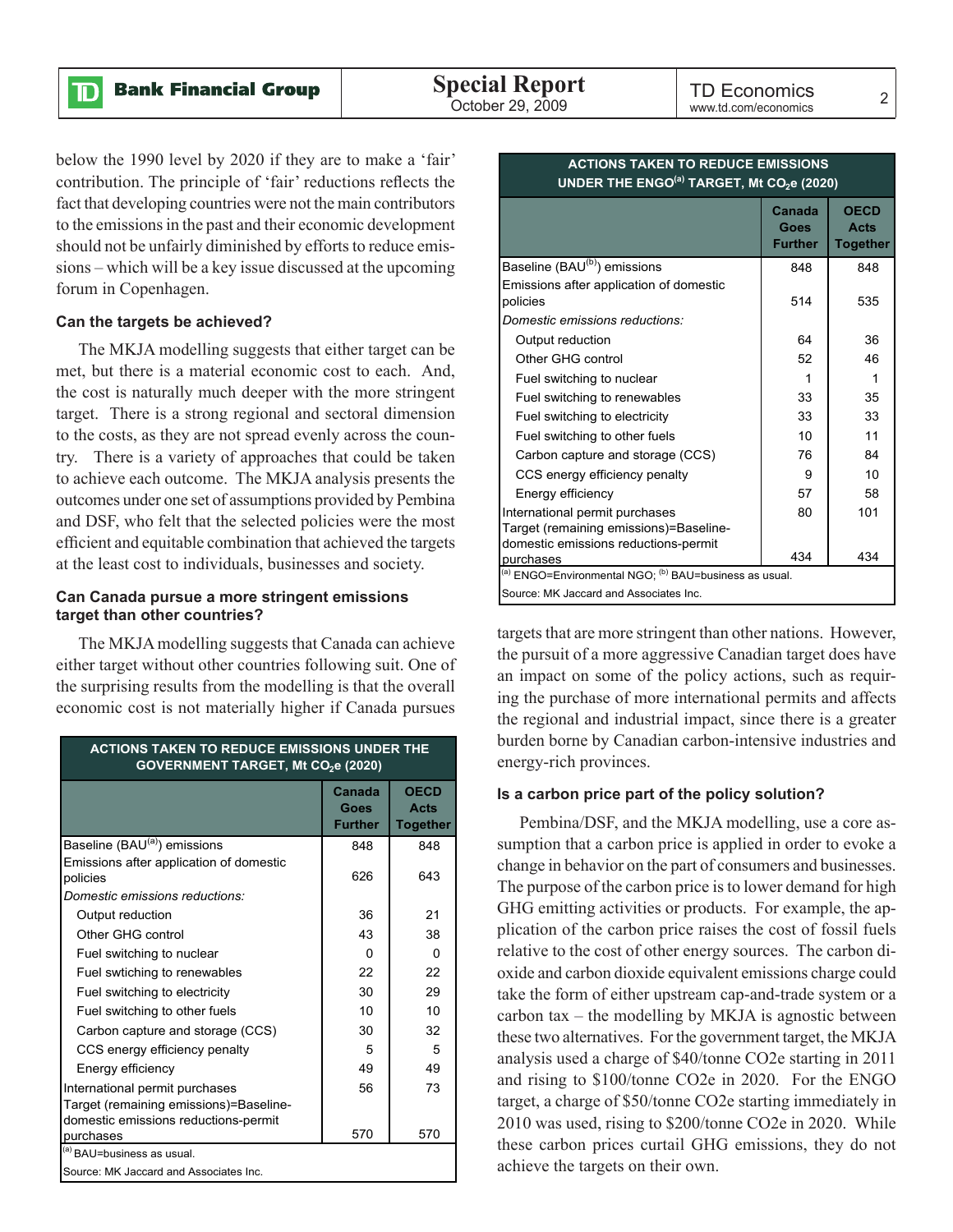ID

#### **Are regulations required on top of carbon prices?**

Pembina and DSF assume the application of complementary regulations by the Federal and Provincial governments. These are deemed necessary on the grounds of efficiency (i.e. they are less costly than relying purely on carbon prices) and some of them address market failures. With one exception, the Pembina/DSF recommended set of regulations are the same regardless of which target is pursued. The regulations used in the MKJA analysis that are implemented by 2011 include:

- Elimination of non-safety related venting and flaring in the upstream oil and gas sector, with a carbon charge applied on the safety emissions.
- Increased energy efficiency for all new buildings. New commercial buildings to be built to LEED Gold standard or higher. Residential buildings to be 50% more energy efficient than current standard practices. There is an added assumption that all new buildings in British Columbia, Manitoba and Quebec are restricted to using electric heating.
- All new vehicles sold to meet the California GHG emissions standards, with these standards being gradually tightened over time. As of 2011, 'white good energy efficiency standards' for all appliances to be raised to the most efficient commercially available that existed in 2008 and then improved over time.
- All landfills to be covered and the landfill gas flared or used to produce electricity and heat.

Under the more stringent ENGO target, there is one additional regulatory assumption in terms of the use of carbon capture and storage (CCS). Specifically, CCS is regulated for most emissions from new natural gas processors, new hydrogen production facilities, and new coal fired electricity plants, oil sands facilities and upgraders starting in 2016.

# **Are international permits required to meet the target?**

The MKJA analysis finds that the use of international emission permits is required to avoid excessively high domestic carbon prices and to take advantage of lower emission reduction costs abroad. The traditional case for the use of international permits is that from a climate point of view what matters are global emissions – not the location of where the emissions are taking place. The analysis assumes that Canada buys between 56 Mt and 73 Mt CO2e of permits in 2020 to achieve the government target – with the lower number being applicable if Canada has a more stringent target than other countries and the higher number

if the OECD countries have similar policies. The reason for less permits being purchased in the case where Canada has a tougher target is a reflection of the fact that output growth by carbon-emitting industries is reduced under this scenario. To hit the ENGO target, between 80 Mt and 101 Mt CO2e of permits are required in 2020, again depending on whether other countries are pursing similar policies to Canada or not.

# **Will the government reap huge tax windfalls from carbon prices?**

The MKJA modelling estimates that government revenue from applying the carbon price assumptions made above to hit the government target would be at least \$40 billion per year in 2020. The revenue generated from hitting the ENGO target is estimated at least \$70 billion in 2020. However, the modelling shows that in order to achieve the GHG emissions reductions at the least economic cost, the carbon-related revenues should be fully recycled into the economy.

The assumptions of Pembina/DSF and applied in the MJKA modelling are that the recycled funds are used to:

- Invest in public transit, with usage increasing by  $35\%$ compared to what would otherwise occur.
- Upgrade the electricity emissions grid to allow greater use of intermittent renewable electricity generation, with the latter to reach 25% of generation in some regions.
- Provide refunds to the two most adversely affected manufacturing industries (industrial minerals and metal smelting) to maintain their output at the level recorded in 2008. More on this later.
- Fully refund individuals for the resulting higher household energy costs.
- Purchase verifiable domestic agricultural offsets.
- Purchase the needed international emissions permits.
- Once all of the above are accomplished, the remaining funds are used to lower personal income taxes to provide a boost to economic activity in order to soften the impact of the climate change policies.

It may seem odd to readers that carbon prices are applied and then that a couple of industries and all consumers receive rebates or tax reductions. The analysis shows that the combination of these actions raises the cost of high carbonemission activities relative to low carbon-emission activities. This lowers demand for the former and raises demand for the latter, which leads to a reduction in GHG emissions.

One could argue that the policies to reduce GHG emis-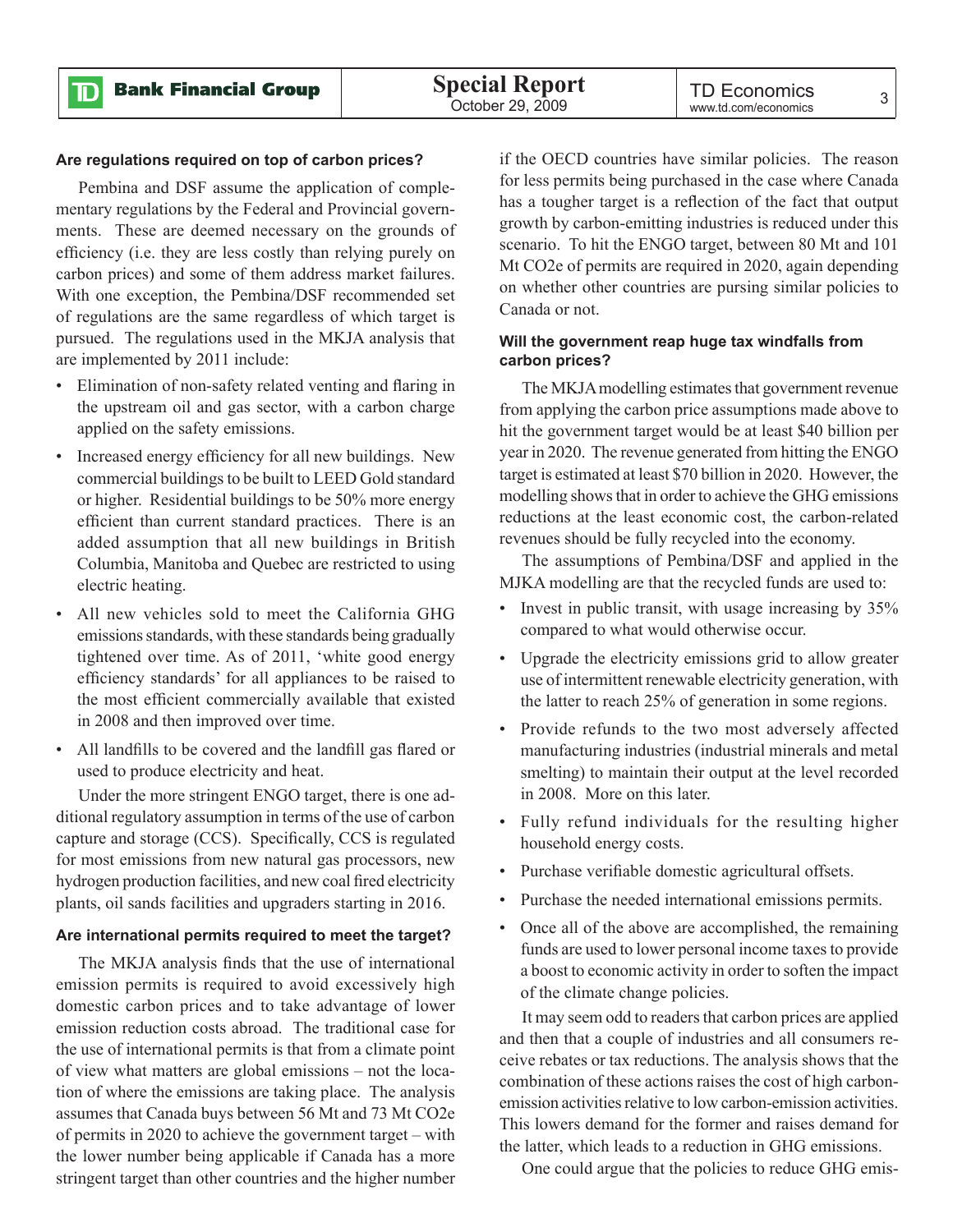$\mathbf D$ 

TD Economics TD LCONOMICS 4

sions are, in effect, a massive fiscal transfer that leads to a major industrial realignment. A tax (either directly or indirectly) is being applied to carbon-emission heavy activities, and then fiscal transfers are made to reduce the economic impact, which acts as a boost to low carbon-emission activities.

#### **Does action need to be taken immediately?**

The Pembina and DSF assumptions include a carbon price being applied in 2011 to reach the government target and applied in early 2010 to reach the ENGO target. All other policy actions begin in 2011, with the exception of regulations for Carbon Capture and Storage (CCS) in the ENGO target that takes effect in 2016. The modelling shows clearly that if the actions are delayed, the cost to achieve the same target will increase materially.

# **What is the national economic impact of reaching the targets?**

Under the assumptions made by Pembina and DSF, and compared to an environment where no policy action is taken, MKJA concludes that achieving the government target reduces the level of Canadian real GDP by approximately 1.5% by 2020. Achieving ENGO target lowers real GDP by 3.2%. The cost is equivalent to a significant recession of varying magnitude depending upon the target. Unlike recessions, however, the lost economic output would not be recovered by a subsequent economic rebound.

However, it is important to stress that unlike recessions, the economic impact would be gradually felt over a decade. Under a scenario where no policy action is taken, the modellers assume that the Canadian economy would expand by 27% over the 2010 to 2020 period – or 2.42% per annum. Under the assumptions made above, the MKJA estimates that the government target can be achieved and the economy would grow by 25% (regardless of whether Canada has the same policies as other countries or more stringent ones), which is an average annual growth rate of 2.26% per year, or 0.16 percentage points less per annum than the business as usual case. MKJA finds that hitting the ENGO target would allow the economy to grow by 23% over the decade, or 2.09% per annum, and again is regardless of the policies taken by other countries.

## **Are some industries more impacted by the required policy actions?**

The analysis by MKJA shows that economic growth continues while hitting both targets, but the carbon prices and regulations ultimately lead to a major structural change in the Canadian economy, away from heavy carbon emit-

| <u>UILOU DI LEVEL UI ODFIINZUZU I NOMIDUUMEUU AU UUUAE</u><br>$(\%)$ |              |               |           |           |     |        |                        |             |
|----------------------------------------------------------------------|--------------|---------------|-----------|-----------|-----|--------|------------------------|-------------|
|                                                                      | <b>BC</b>    | <b>AB</b>     | <b>SK</b> | <b>MB</b> | ON  | QC     | ATL<br>&<br><b>RoC</b> | Cana-<br>da |
| GOVT OAT <sup>(a)</sup>                                              |              | $-2.2 - 7.3$  | $-1.2$    | 1.9       | 0.6 | $-0.7$ | $-0.5$                 | $-1.4$      |
| GOVT CGF <sup>(b)</sup>                                              | $-2.5$       | $-8.5$        | $-2.8$    | 2.1       | 0.9 | $-0.3$ | $-0.1$                 | $-1.5$      |
| ENGO OAT                                                             | $-4.2 -11.9$ |               | $-4.7$    | 2.7       | 0.0 | $-1.3$ | $-2.5$                 | $-3.0$      |
| <b>ENGO CGF</b>                                                      |              | $-4.8 - 12.1$ | $-7.5$    | 2.1       | 0.0 |        | $-1.3 - 1.9$           | $-3.2$      |
| (a) OAT=OECD acts together; (b) CGF=Canada goes further.             |              |               |           |           |     |        |                        |             |

CHANGE IN LEVEL OF GDP IN 2020 FROM BUSINESS AS USUAL

Source: MK Jaccard and Associates Inc.

| <b>PROJECTED CUMULATIVE ECONOMIC GROWTH</b><br>BETWEEN 2010-2020 (%)                    |    |           |           |           |           |    |                               |             |
|-----------------------------------------------------------------------------------------|----|-----------|-----------|-----------|-----------|----|-------------------------------|-------------|
|                                                                                         | BC | <b>AB</b> | <b>SK</b> | <b>MB</b> | <b>ON</b> | OC | <b>ATL</b><br>&<br><b>RoC</b> | Cana-<br>da |
| BAU <sup>(a)</sup>                                                                      | 30 | 57        | 26        | 20        | 21        | 15 | 33                            | 27          |
| GOVT OAT <sup>(b)</sup>                                                                 | 27 | 46        | 24        | 22        | 22        | 14 | 32                            | 25          |
| GOVT CGF <sup>(c)</sup>                                                                 | 27 | 44        | 22        | 22        | 22        | 15 | 33                            | 25          |
| <b>ENGO OAT</b>                                                                         | 24 | 39        | 20        | 23        | 21        | 13 | 30                            | 23          |
| <b>ENGO CGF</b>                                                                         | 24 | 38        | 16        | 22        | 21        | 14 | 30                            | 23          |
| (a) BAU=business as usual; (b) OAT= OECD acts together; (c) CGF=Canada goes<br>further. |    |           |           |           |           |    |                               |             |
| Source: MK Jaccard and Associates Inc.                                                  |    |           |           |           |           |    |                               |             |

ting industries (like fossil fuels) and towards lower carbon emitting industries. Because the former also tend to be capital intensive businesses, there is also a shift towards more labour intensive activities – which limits the negative impact on employment (more on this below).

The most adversely affected industries in terms of slower growth are petroleum refining, petroleum and natural gas extraction, and coal mining. Less affected, but still negatively impacted (particularly under the 'Canada goes further scenario') are industrial minerals, freight transport, chemical products, paper manufacturing, iron and steel, and metal smelting. As one might expect, the impact is greater under the ENGO target than the government target.

However, a commitment was made by the modellers when formulating the analysis that no manufacturing industry would be allowed to experience lower output than its level in 2008. Only metal smelting had this outcome under the government target. Under the ENGO target, both the metal smelting and industrial minerals sectors failed to meet the pre-established limit. The analysis assumes these industries receive government transfers to bring output back up to the 2008 level.

There are industries that benefit from the carbon prices and the regulatory changes. For example, there is an increased demand for electricity. Ethanol and Biodiesel also experience a dramatic rise in output compared to an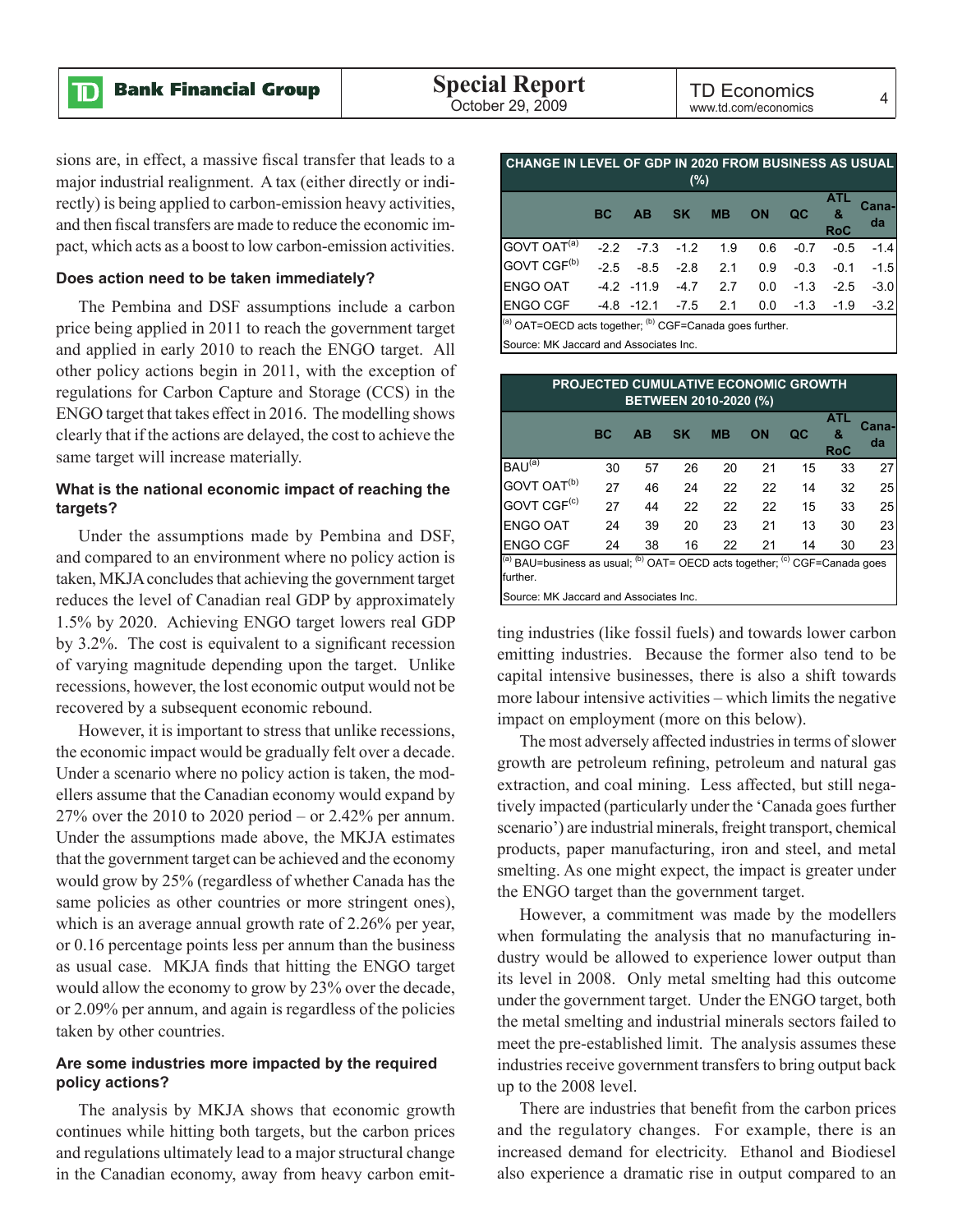ID

environment without any policy changes. The shift away from capital intensive industry and towards labour intensive industry also creates added growth in the latter.

### **What is the impact on employment?**

The MKJA models predict that overall employment in the Canadian economy would not be reduced by achieving either target. In fact, the policies might lead to marginally higher employment. TD Economics considers this a surprising result warranting further reflection. The modelling explanation has to do with the recycling of the carbon price revenues. The loss of economic output is accompanied by a decline in wage rates, which encourages firms to hire more workers. The personal income tax cuts are so substantial that after-tax personal income rises, which induces an increase in the supply of labour. There is also a shift away from capital-intensive industry and towards labour-intensive industry, which boosts demand for workers. So, in the analysis done by MKJA, output is lower and employment is largely unchanged – which implies a weaker performance for labour productivity.

One should note that while aggregate employment is not dampened, and may actually increase slightly according to the modelling, the industrial structural change would lead to a considerable disruption to labour markets in the negatively affected sectors. Many workers in the capital-heavy GHG-emitting industries would experience job losses and they would need to be retrained and supported while moving between industries. The impact on these workers should not be dismissed just because total employment is not reduced. Moreover, pre-tax wages of workers in general are lowered by the policies, reflecting the negative impact on productivity coming from lower output growth but little impact on aggregate employment.

# **Will different regions be more or less impacted than others?**

The MKJA modelling suggests that the structural changes at the industrial level will lead to significant regional implications. As one would expect, provinces with a greater concentration of heavy carbon emitting industries will be the most adversely affected.

For example, according to MKJA, hitting the government target under the "Canada goes further" scenario leads to a 1.5% decline in the national level of Canadian real GDP compared to a business as usual scenario, but output in Alberta falls 8.5%, Saskatchewan drops 2.8% and British Columbia declines 2.5%. Achieving the ENGO target leads to a greater impact. National real GDP drops 3.2%, while



Alberta suffers a 12.1% decline, Saskatchewan loses 7.5% and British Columbia falls 4.8%.

Because the impact is felt over a decade, the MKJA analysis shows that the economies still grow. The average annual growth rate for Alberta, without carbon prices and carbon reduction regulations, was projected to be 4.6% between 2010 and 2020. Hitting the government target and under the "Canada goes further" assumption, Alberta growth slows to 3.7% annual pace. The ENGO target with Canada pursuing more stringent targets has Alberta growing at 3.3% annum. Saskatchewan's trend growth rates are projected to slow from 2.3% to 2.0% or 1.5% a year, while British Columbia's trend growth rate slips from 2.7% to 2.4% or 2.2% – under each scenario respectively.

Notably, under the MKJA modelling, the other provinces are significantly less affected. Indeed, Manitoba and Ontario might even see a small increase in output depending on the scenario. The reason is that these provinces have less concentration in GHG-heavy emitting industries and the reallocation of capital away from such industries leads to greater capital investment in these provinces. The modellers treated Atlantic Canada and the Territories as a group, and in aggregate, they are little affected hitting the government target and only moderately negatively impacted reaching the ENGO target, but regions in the composite with significant exposure to the energy sector would likely experience greater weakness than the average, while the others would be little impacted in terms of overall GDP.

# **Can't technological change reduce the cost?**

Pembina and DSF only assume the use of technologies that exist today, but in some cases they assume wide use of